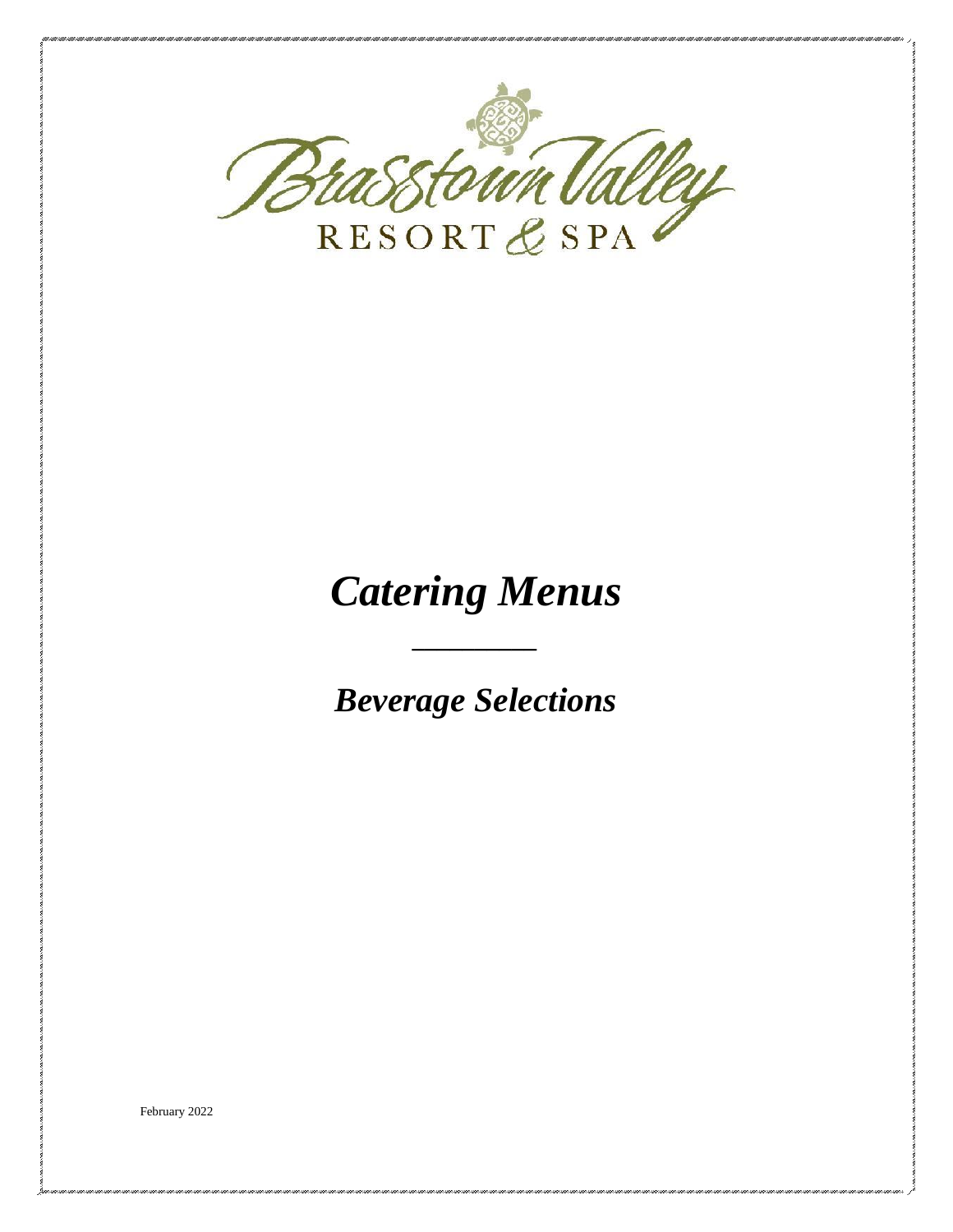# *Beverage Service*

*All Beverage functions must be arranged through the Conference Services office. As a licensee, Brasstown Valley Resort is responsible for abiding by the regulations enforced by the State of Georgia regarding the sales of alcohol.* 

*NO ALCOHOLIC BEVERAGES ARE PERMITTED ON PREMISES FROM OUTSIDE SOURCES.*

*Open Bar Packages Include*

*Resort Brand, Premium or Extra Premium Brand Liquors House Wine Selections Imported & Domestic Beers Mineral Waters & Assorted Sodas Priced per person*

| One Hour   | Resort /\$25 Premium /\$28 Extra Premium/\$32  |
|------------|------------------------------------------------|
| Two Hour   | Resort /\$34 Premium /\$41 Extra Premium /\$46 |
| Three Hour | Resort /\$47 Premium /\$57 Extra Premium /\$64 |

*Sponsored Bar Prices House Wines \$11 (by the glass) Resort Brand \$9 Premium Brands \$10 Extra Premium Brands \$11 Domestic Beers \$6 Imported Beers \$7 Cordials \$11*

#### *Cash Bar Prices (non-sponsored)*

*House Wines \$11.50 (by the glass) Resort Brand \$9.50 Premium Brands \$10.50 Extra Premium Brands \$11.50 Domestic Beers \$6.50 Imported Beers \$7.50 Cordials \$11.50*

*A Bartender fee of \$100 per bar shall apply.*

*Sponsored Bar prices are subject to 23% service charge and 7% Georgia State Sales Tax*

*Our Cash Bar prices Include 7% Georgia State Sales Tax.*

February 2022